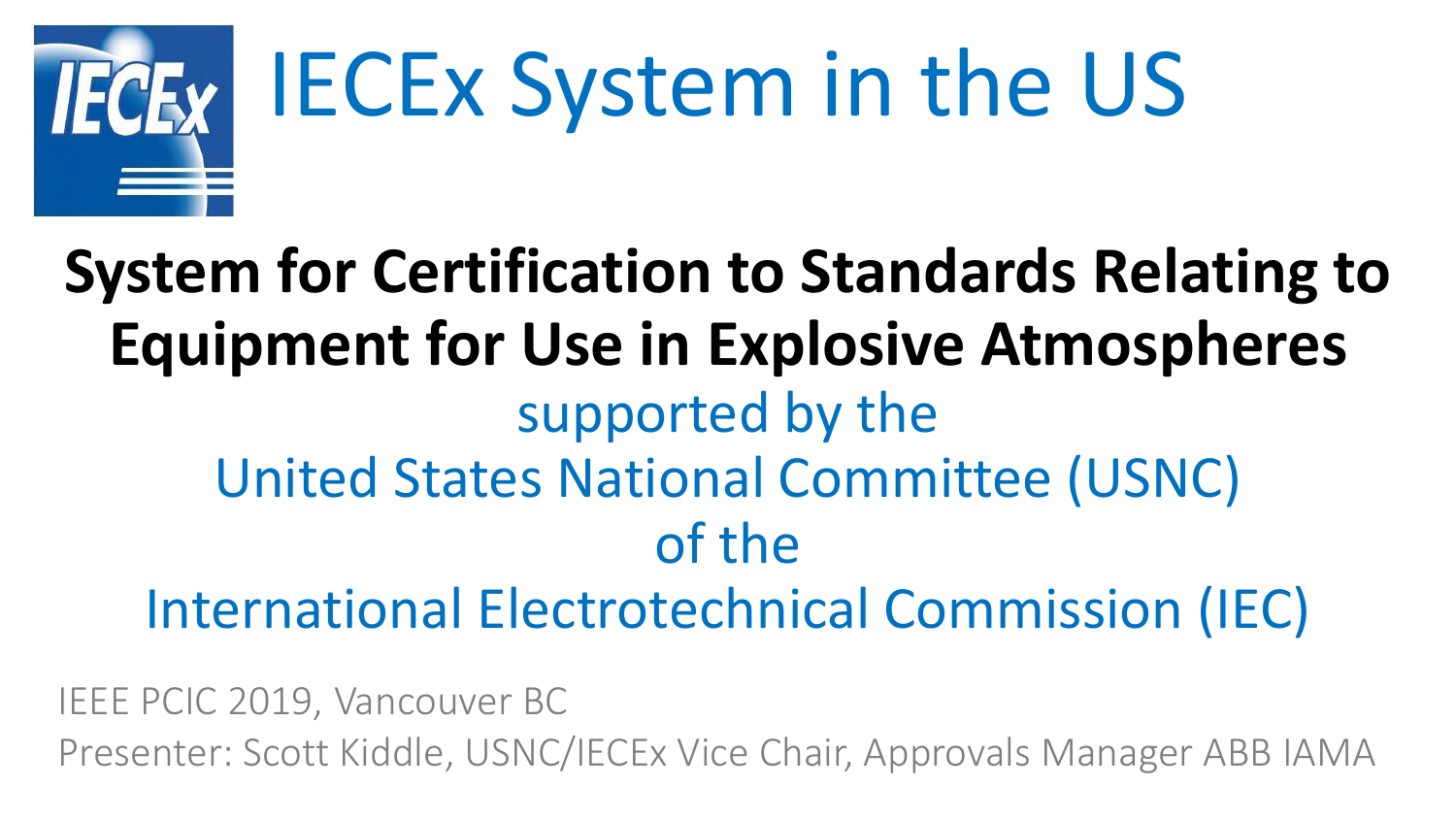### Birth and Evolution of the "Ex-Scheme"

May, 1996: an IEC Committee met in London to commence work on the implementation of an idea for an international certification scheme dedicated to the highly specialized field of explosive atmospheres (Ex).

The meeting was attended by experts from 11 countries, and resulted in an identified worldwide industry need - for a mechanism to address wasteful duplication of testing and certification of Ex equipment.

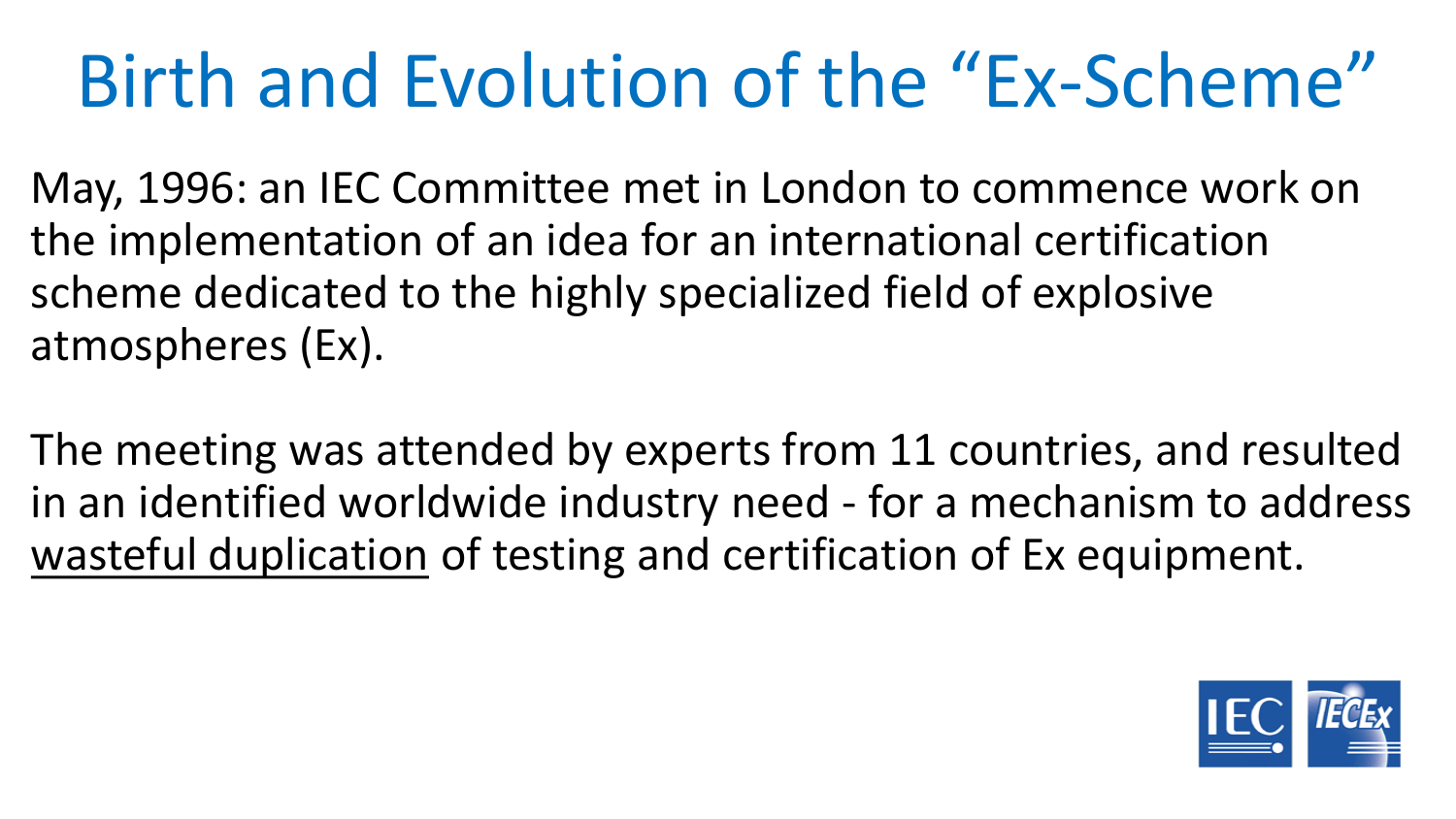## 2003 IECEx System born

Explosive atmospheres are areas where flammable liquids, vapors, gases, or combustible dusts are likely to occur in quantities sufficient to cause a fire or explosion.

They are present in nearly every industry all across the globe, creating a worldwide need for effective and harmonized international standards that can maintain safety while facilitating global trade.

The IECEx System is working to provide that solution.

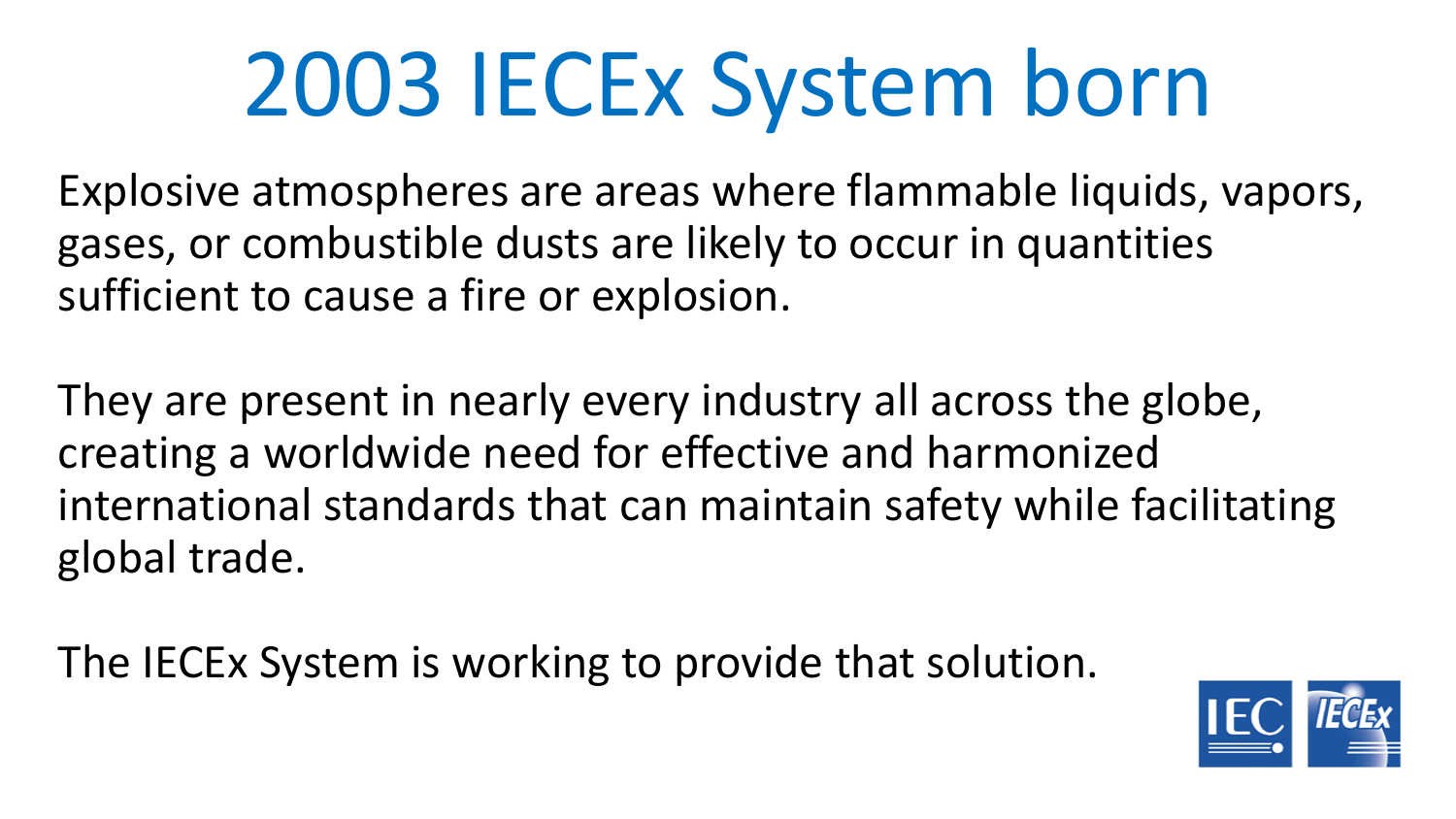# The IECEx System

The IECEx System actually operates four separate Certification Schemes:

- **IECEx Certified Equipment Scheme;**
- **IECEx Certified Service Facilities Scheme;**
- **IECEx Conformity Mark Licensing System;**
- IECEx Certification of Personnel Competencies Scheme (CoPC)

Note: The US participates under all four IECEx Schemes.

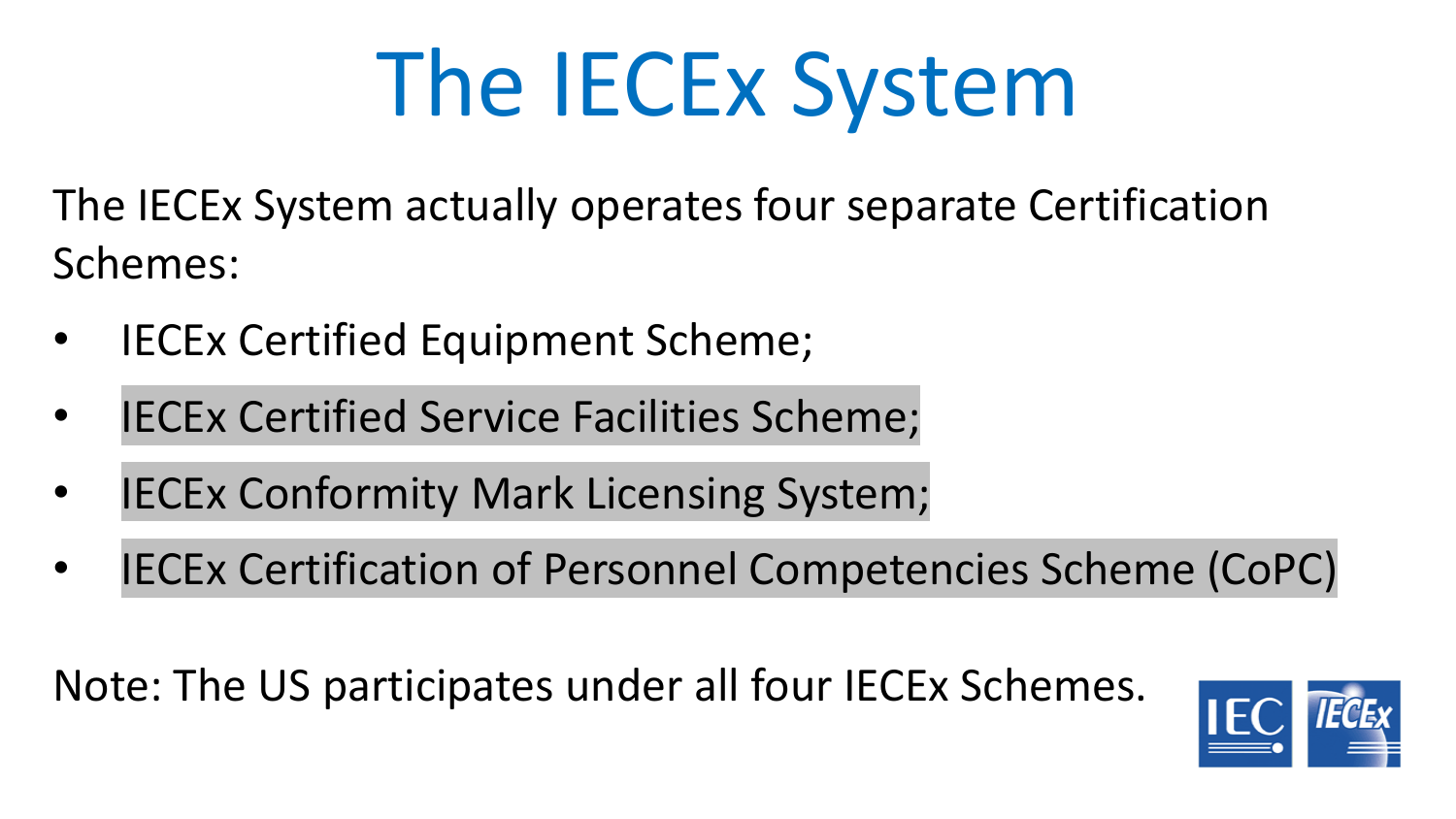## US Adoption of the IECEx System

Since Division and Zone systems have significant differences, global manufacturers and users found it increasingly difficult to conduct business in the emerging world market.

This global business challenge made it critical for the US to examine the Zone system more closely and find a way to integrate it into its codes.

In 1995, the US adopted the IEC Zone system as a new Article 505 in the 1996 edition of the NEC.

In 2001, the US joined the IECEx System as a Member body, with the first US IECEx certification body recognized in 2002.

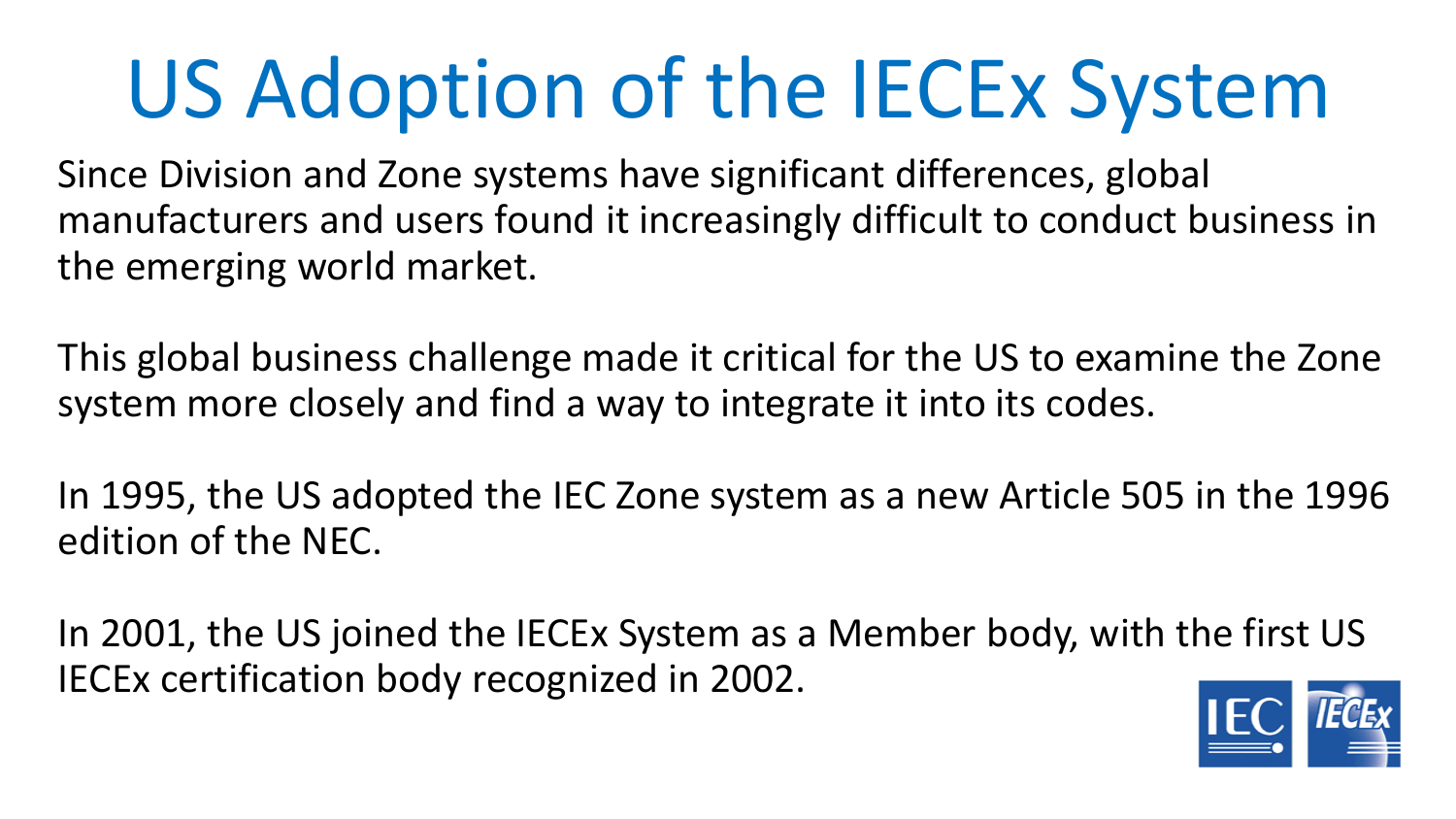## US Adoption of the IECEx System

In 2007, OSHA updated 29CFR\* Part 1910 to recognize the Zone area classification system as an alternative to the Division area classification system. \*

CFR – Code of Federal Regulations

In 2014, OSHA amended 29CFR Part 1910 to include many of the US adoptions of IEC 60079 series of standards with US National differences.

OSHA is currently amending the NRTL Directive to allow acceptance of IECEx Test Reports to support NRTL Certification

In spite of differing National Differences and Regulations across all IECEx Member Bodies, the IECEx provides significant benefit as an international data exchange agreement across all participating IECEx certification bodies.

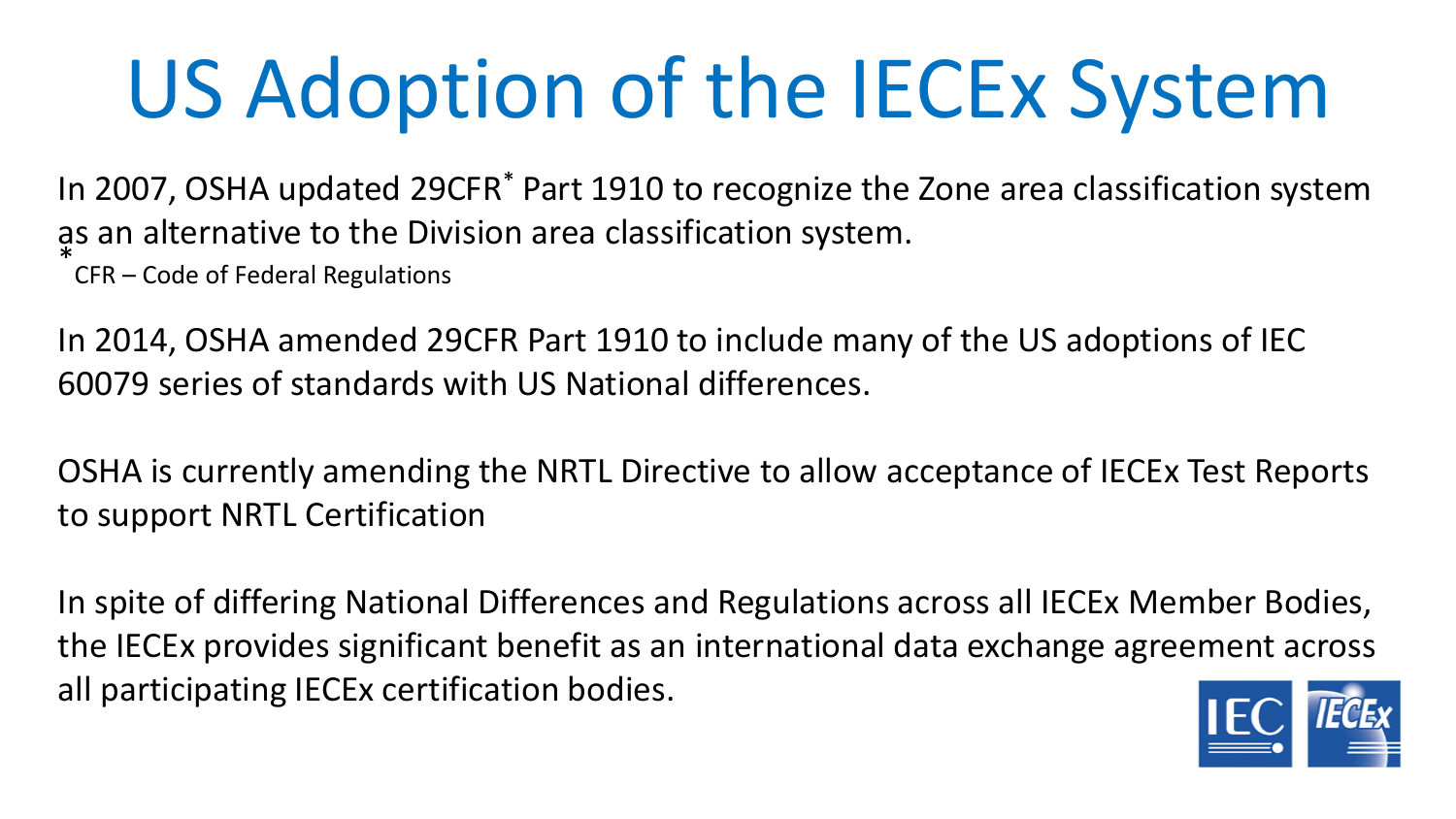#### Cumulative Growth of Issued IECEx CoCs for the IECEx Certified Equipment Scheme

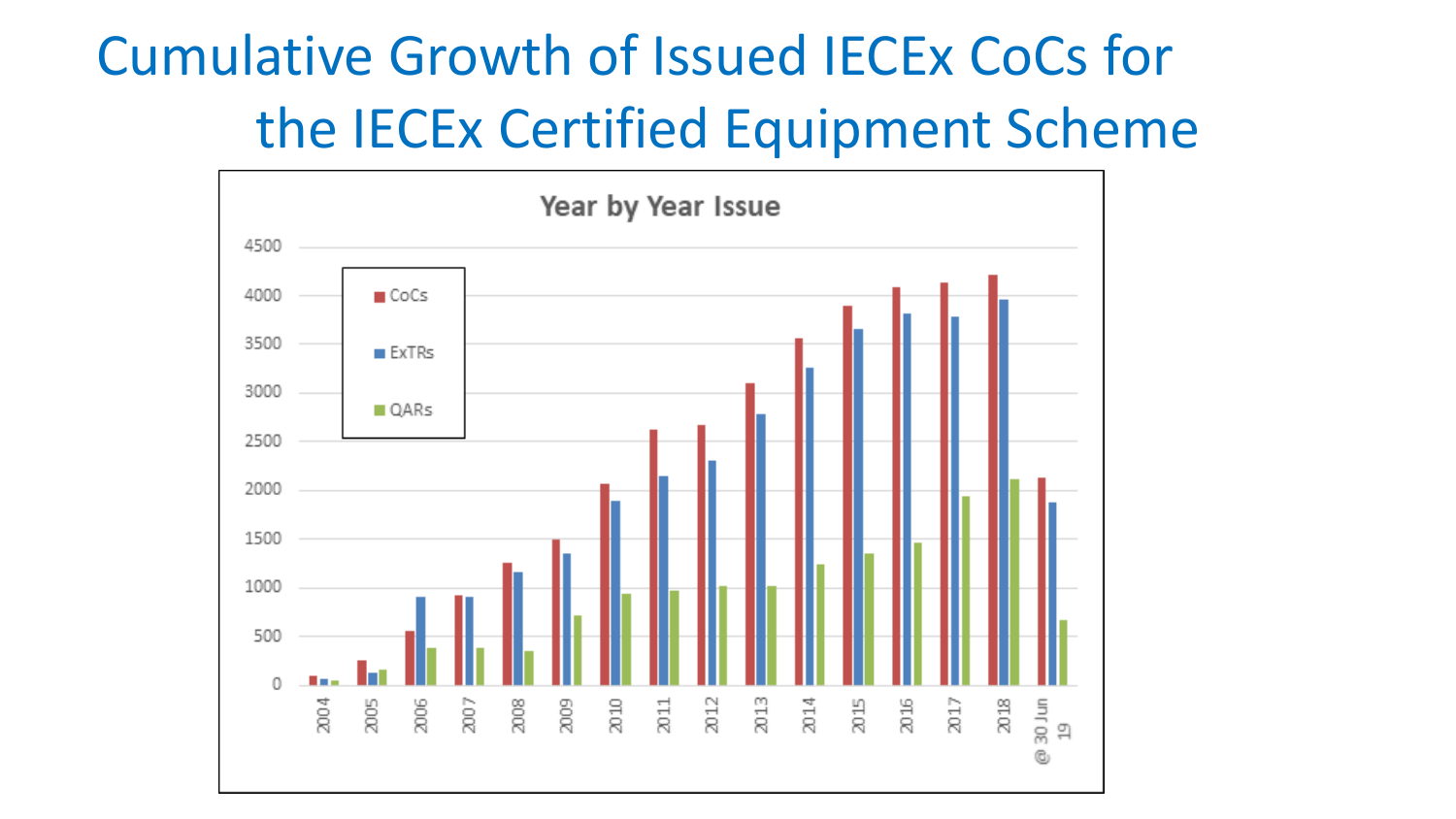

- Canada
	- Accreditation by SCC<sup>\*</sup> as a Certification Body
		- SCC is Canada's national accreditation body
		- SCC does not directly certify products
		- SCC accredited Certification Bodies include many OSHA NRTLs
	- Canadian adoptions of the IEC standards include National Differences
	- Any SCC accredited certification body can base certification on IECEx documentation
	- All new installations in Canada are to use the "Zone" system and are supported by the Canadian adoptions of the IEC-based standards

\*SCC – Standards Council of Canada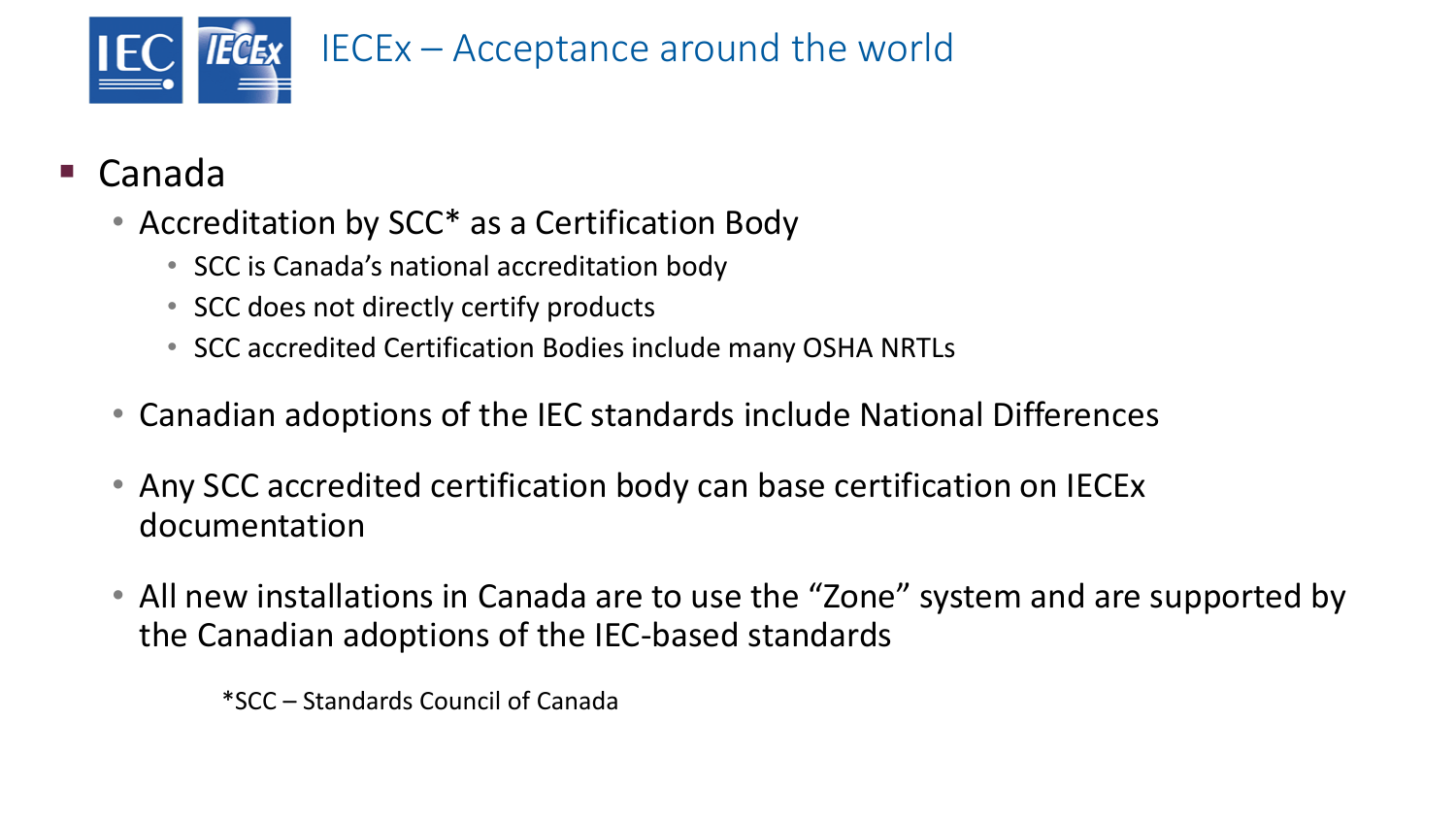

- USA
	- Recognition by OSHA<sup>\*</sup> as a NRTL<sup>\*\*</sup>
		- OSHA applies in the workplace
		- OSHA does not directly certify products
	- US adoptions of the IEC standards include National Differences
	- If an OSHA NRTL wants to base certification on IECEx documentation, must have agreement with the ExCB and all tests must be witnessed by the ExCB
	- Most installations in the USA still use the "Division" system and are thus not easily supported by the IEC-based standards
	- US Coast Guard will accept an IECEx Certificate from a USCG recognized laboratory, but, will not recognize an ATEX Certificate as suitable

\*OSHA – Occupational Safety and Health Administration \*\* Nationally Recognized Testing Laboratory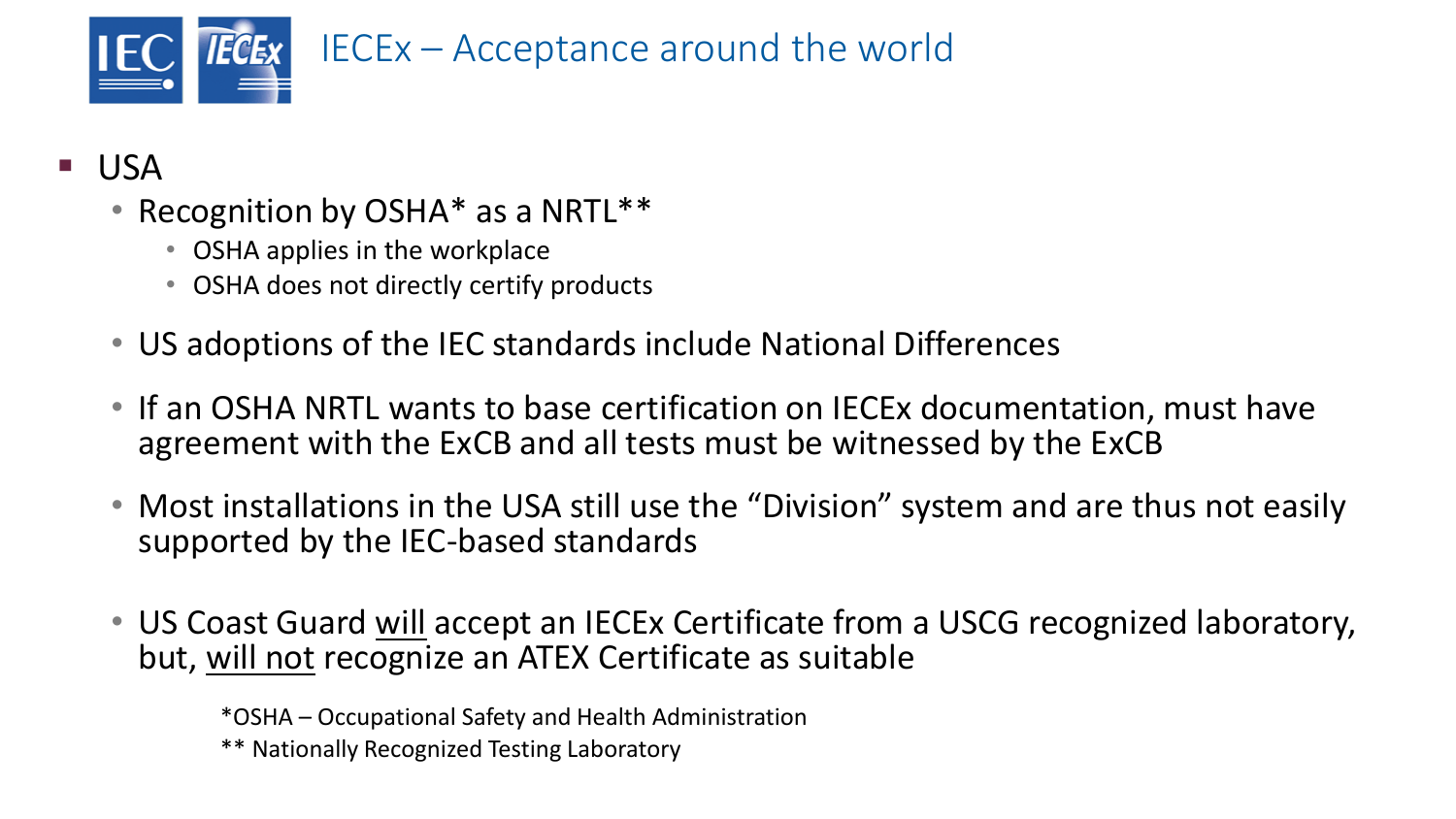

- **European Union** 
	- An IECEx ExTR from any IECEx ExCB can be used to support an application for ATEX EU-Type Examination
		- Apart from marking, the technical requirements are almost certainly identical
	- An IECEx QAR from any IECEx ExCB can be used to support an application for an ATEX QAN
		- The requirements are absolutely identical (ISO/IEC 80079-34)
	- A European ExCB (as all are also ATEX NBs) will usually issue both sets of documentation together for very little extra cost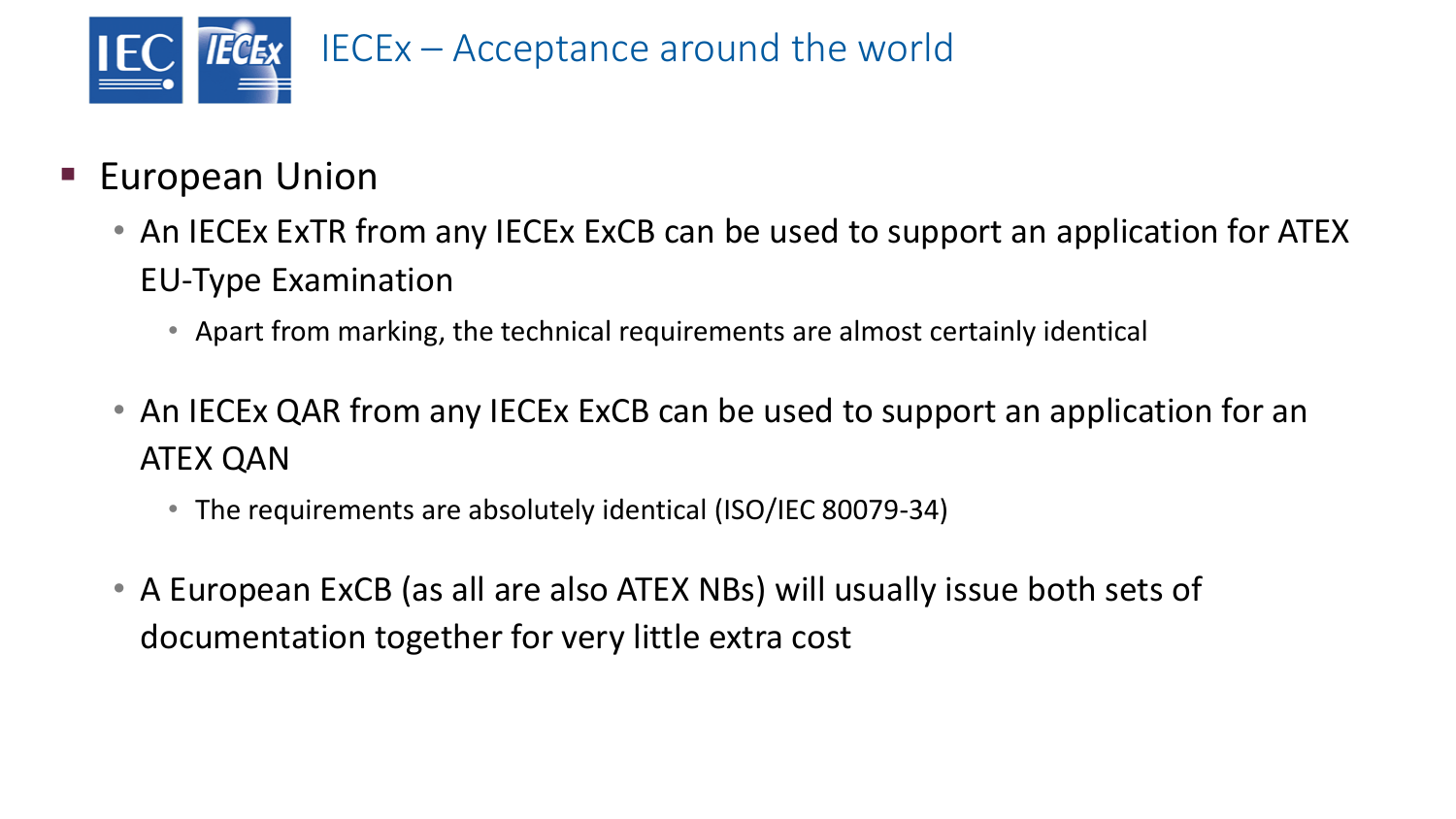### How Does the US Participate?

The US participates in the IECEx through the American National Standards Institute (ANSI). ANSI is the sole US representative and dues paying member, via the US National Committee (USNC) to the IECEx System.

The USNC is responsible for US representation in various electrotechnical bodies associated with the IECEx, such as the conformity assessment scheme.

The USNC/IECEx functions to govern the operation of the IECEx System within the US, and is the official US "Member Body" within the IECEx System.

The USNC/IECEx is the US voice at international IECEx meetings, and membership is open to US interests.

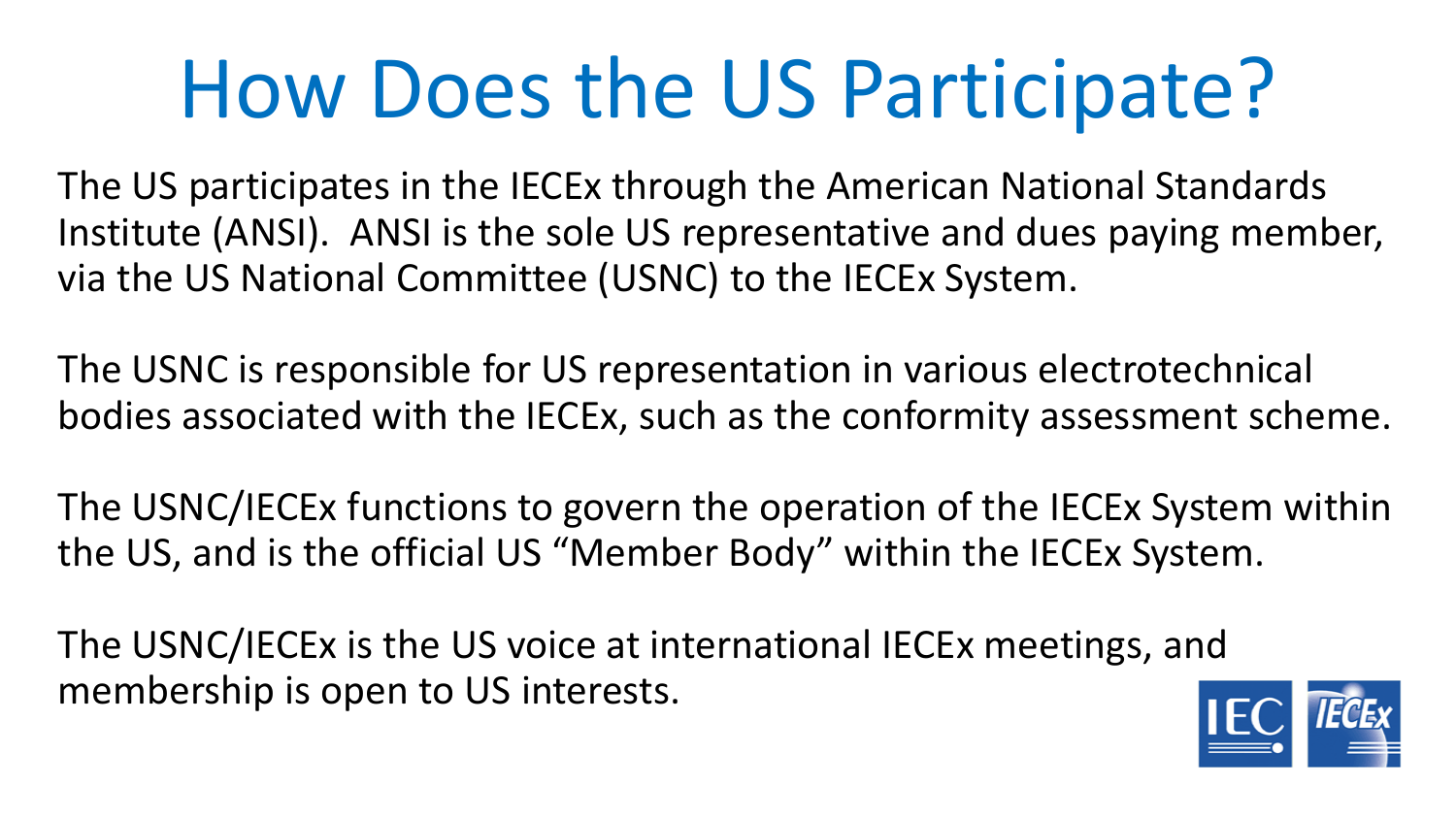# USNC/IECEx structure

The USNC/IECEx is a standing committee of the USNC/IEC Council.

NEMA supports the IECEx and serves as the Secretariat for the USNC/IECEx.

USNC/IECEx encourages Tri-National Participation, Brazil – US – Canada.

USNC/IECEx is reaching out to Users and Regulators for their (your) participation. The IECEx Equipment Certification System serves you!